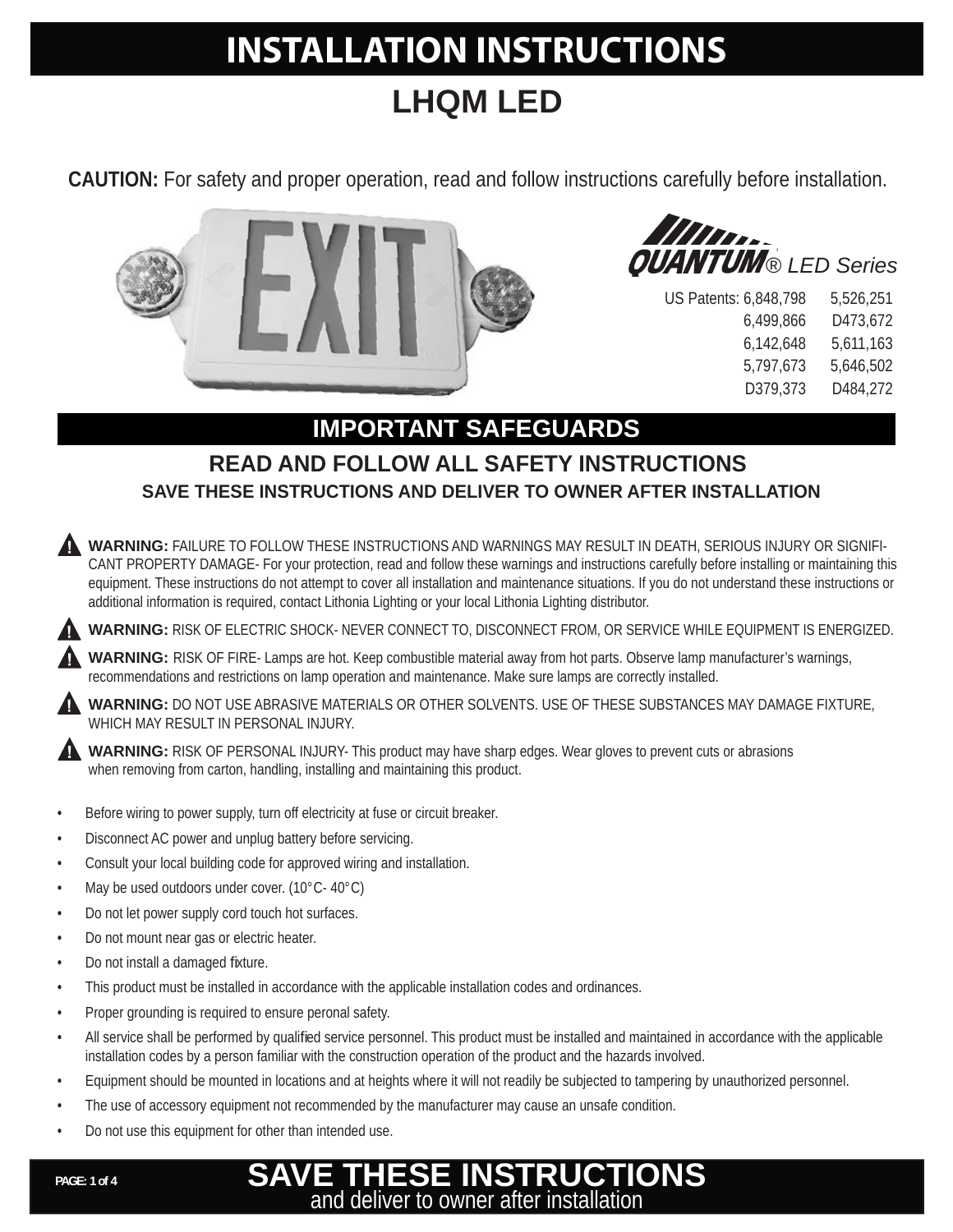## **INSTALLATION INSTRUCTIONS**

**NOTE:** Max mounting height is 9 ft to achieve at least 1 ft-candle of illuminance in emergency mode.



**Top Mount:** 1. Connect jumper leads (provided) to AC input leads in j-box. Fasten j-box bracket.



2. Fasten canopy to j-box bracket. Remove face plate from housing. Remove hole plug and dress leads through housing wire channel. Snap exit housing onto canopy.



3. In upper left corner of housing wire channel connect input leads using push nuts and jumper wire provided to route wires to j-box. Connect battery after AC power can be continuously provided to exit and snap face plate onto housing. Remote lamp option: Connect remote lamps to yellow and blue wires using push nuts and jumper wire provided to route wires to j-box.



#### **To Install Canopy-Locking Pin:**

Lay cam locking pin between canopy posts and snap into retaining hooks. Rotate cam locking pin up to lock into place.





**To Remove Back Plate:**

**Back Mount:**

1. Connect installation supply leads (provided) to AC input leads in j-box. Remove face plate and back plate from housing.





3. Remove necessary knockouts and fasten back plate to j-box.





### **Remove and Relocate Lamp Mount Assembly:**

Disconnect lamp harness from lamp board. Press four snaps (two each side) to release lamp mount assembly from housing. Relocate to top of housing and re-snap into place. Connect lamp harness to lamp board.



5. Route wires through upper wireway. In upper left corner of housing wire channel, trim and connect input leads using push nuts and jumper wire provided to route wires to j-box. Connect battery after AC power can be continuously provided and snap face plate onto housing. **Remote lamp option:** Connect remote lamps to yellow and blue wires using pushnuts and jumper wire provided to route wires to j-box. **SD option:** Connect remote lamps to yellow, white and blue wires.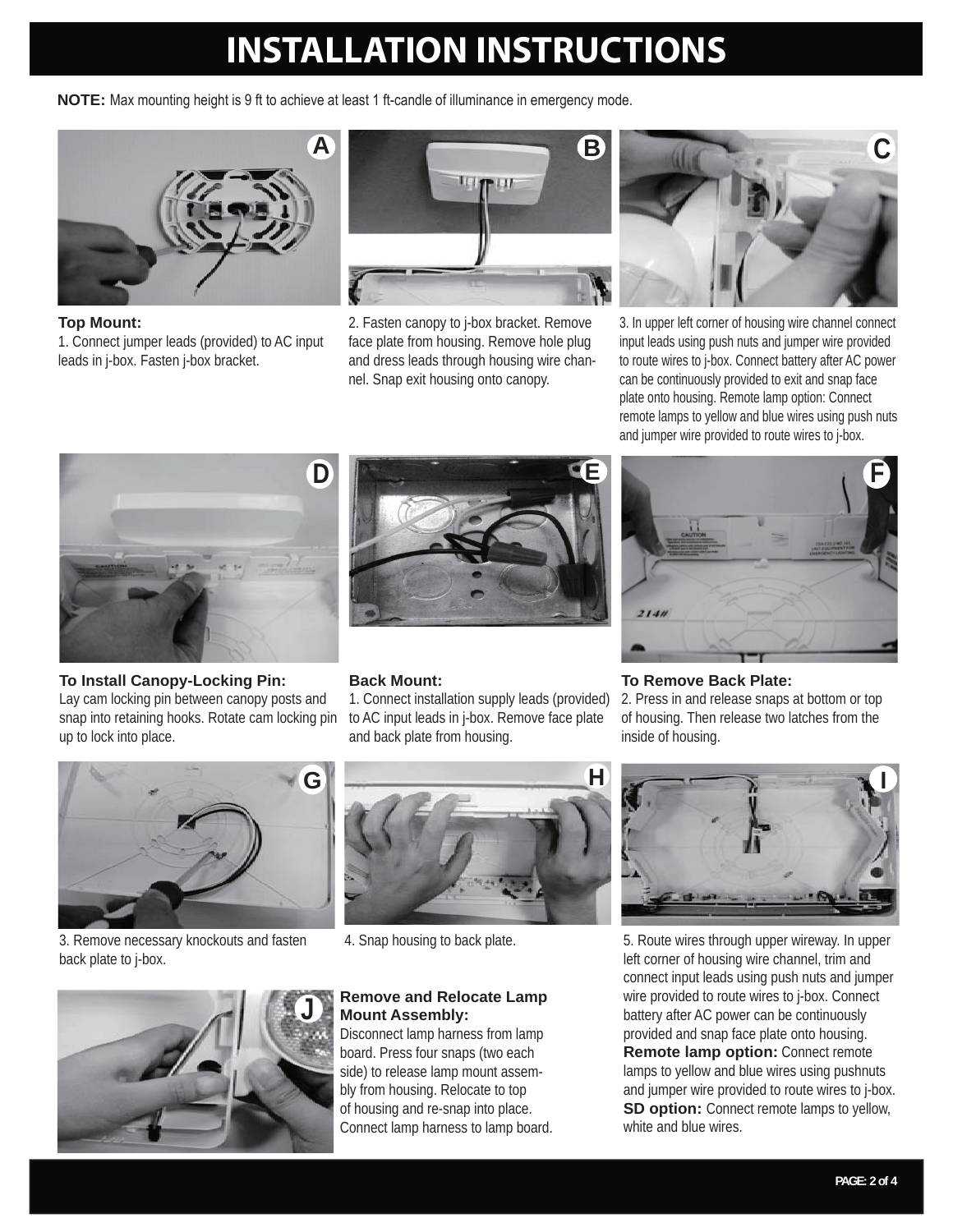# **INSTALLATION INSTRUCTIONS**

## **GENERAL INFORMATION**



**To Remove Face Plate:** Press in snaps at bottom or top of housing to seperate face plate from housing.



**DC Connection:** With AC power turned off, connect battery connector leads.

CAUTION: Continuous AC power must be available at time of installation as damage to the battery will occur if the battery is connected to the charger board for more than 3 days.



**To Remove Canopy:** Rotate cam locking pin level with housing and remove from hooks. Squeeze snaps and pull housing free.



**To Remove Directional Chevrons:** Remove colored panel and push chevron out for desired configuration.



Release lens by lifting outward and over

**To Remove Lens:**

button with thumb.



**Lamp Replacement:** Disconnect the wire harness for the LED lamp board. Unscrew the screws holding the LED lamp board to the reflector. Re-attach the new LED lamp board onto the reflector and connect the connector.

### **Directions for End-Mounting**

A. Remove the back plate (see photos F & H).

B. Remove and discard the left lamp mount assembly (see photo J)

C. The face plate and plate cover may have to be reversed for correct view orientation.

D. Use top mounting instructions to attach to junction box.

### **INSPECTION & MAINTENANCE**

**SAVE THESE INSTRUCTIONS**  and deliver to owner after installation

**NOTE:** Emergency lighting systems should be tested in accordance with NFPA101 requirements to ensure that all components are operational.

A. **Normal Operation:** When unit is functioning properly, with power applied to it, the red indicator light will be on and "EXIT" will remain illuminated. For fixtures with the SD (Self-Diagnostic) option see supplemental instructions for other status indicators.

B. **To Test:** Press the "TEST" Switch. During test lamps will come on and "EXIT" will remain illuminated. When the switch is released, the lamps will go off.

**NOTE:** See important battery information before testing.

C. **Battery Replacement:** Bend snaps and remove battery from housing. Disconnect leads from terminals.

D. **Lamp Board Replacement:** Disconnect battery, signal harness and lamp harnesses from lamp board. Pinch snaps and lift lamp board, insert new lamp board, reconnect lamp harnesses, signal harness and battery.

#### **IMPORTANT BATTERY INFORMATION:**

*Allow battery to charge for 24 hours before testing and fi rst use. Batteries are perishable items. For best results, it is recommended that the battery receive an initial charge within the fi rst 3 years of the manufacture date of the fi xture. The manufacture date can be found on the outside of the unit packaging and on the UL label as part of the Date Code/Series.*